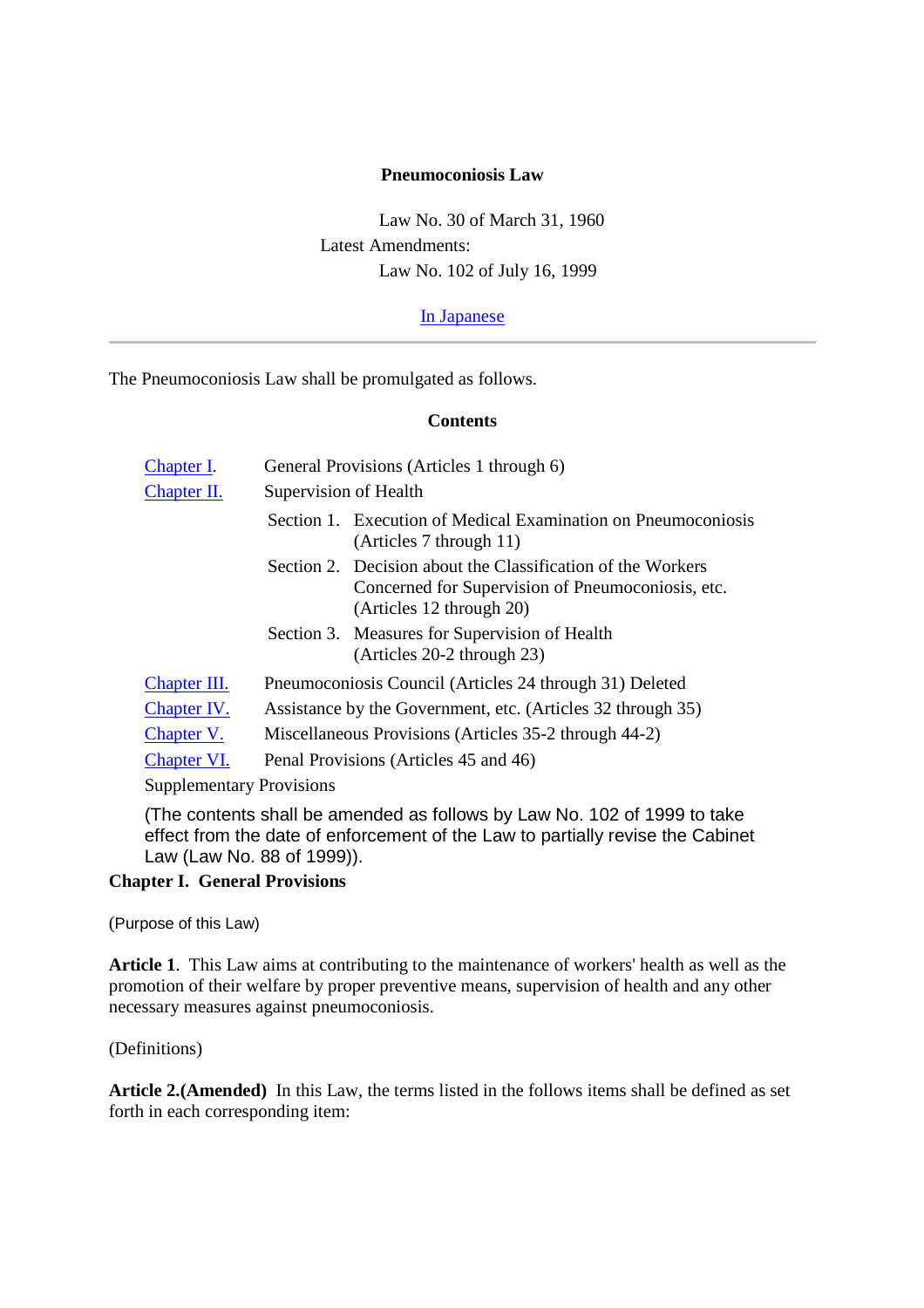(1) The term "pneumoconiosis" shall be defined as diseases consisting mainly of fibrotic changes in the lungs due to inhalation of dust.

(2) The term "complications" shall be defined as diseases recognized as closely related to pneumoconiosis according to the progress of pneumoconiosis such as pulmonary tuberculosis complicated by pneumoconiosis.

(3) The term "dusty work" shall be defined as a type of work recognized as threatening the workers engaged in the work concerned may suffer from pneumoconiosis.

(4) The term "worker" shall be defined as a worker (excluding the worplaces employing cohabiting family member only or those members working at the said workplace, and employees for domestic chores) as defined in Article 9 of the Labour Standards Law (Law No. 49 of 1947).

(5) The term "employer" shall be defined as an employer as defined in Article 2, item 3, of the Industrial Safety and Health Law (Law No. 57 of 1972), who operates an undertaking involving dusty work.

2. The scope of complications shall be provided for by Ministry of Health, Labour and Welfare Ordinance.

3. The scope of dusty work shall be provided for by Ministry of Health, Labour and Welfare Ordinance.

(Medical Examination on Pneumoconiosis)

**Article 3.** Medical examination on pneumoconiosis under the provisions of this Law shall be conducted in the following manner:

(1) Examination of the occupational history related to dusty work and examination of radiographic appearances (by a radiograph taken of the whole chest by the directradiography; hereinafter the same.).

(2) Clinical examination of the chest, and pulmonary function test, based on the method as provided for by Ministry of Health, Labour and Welfare Ordinance.

(3) Detailed tuberculosis examination based on the method as provided for by Ministry of Health, Labour and Welfare Ordinance and other examination as provided for by Ministry of Health, Labour and Welfare Ordinance.

2. The examination and test referred to in item 2 of the preceding paragraph shall be conducted with respect to persons other than those whose cases have been diagnosed as not affected by pneumoconiosis as the result of examination referred to in item 1 of the said paragraph. Persons with radiograph appearances of large opacities spreading over one-third or more of a lung (limited to opacities due to pneumoconiosis; the same applies to the following paragraph and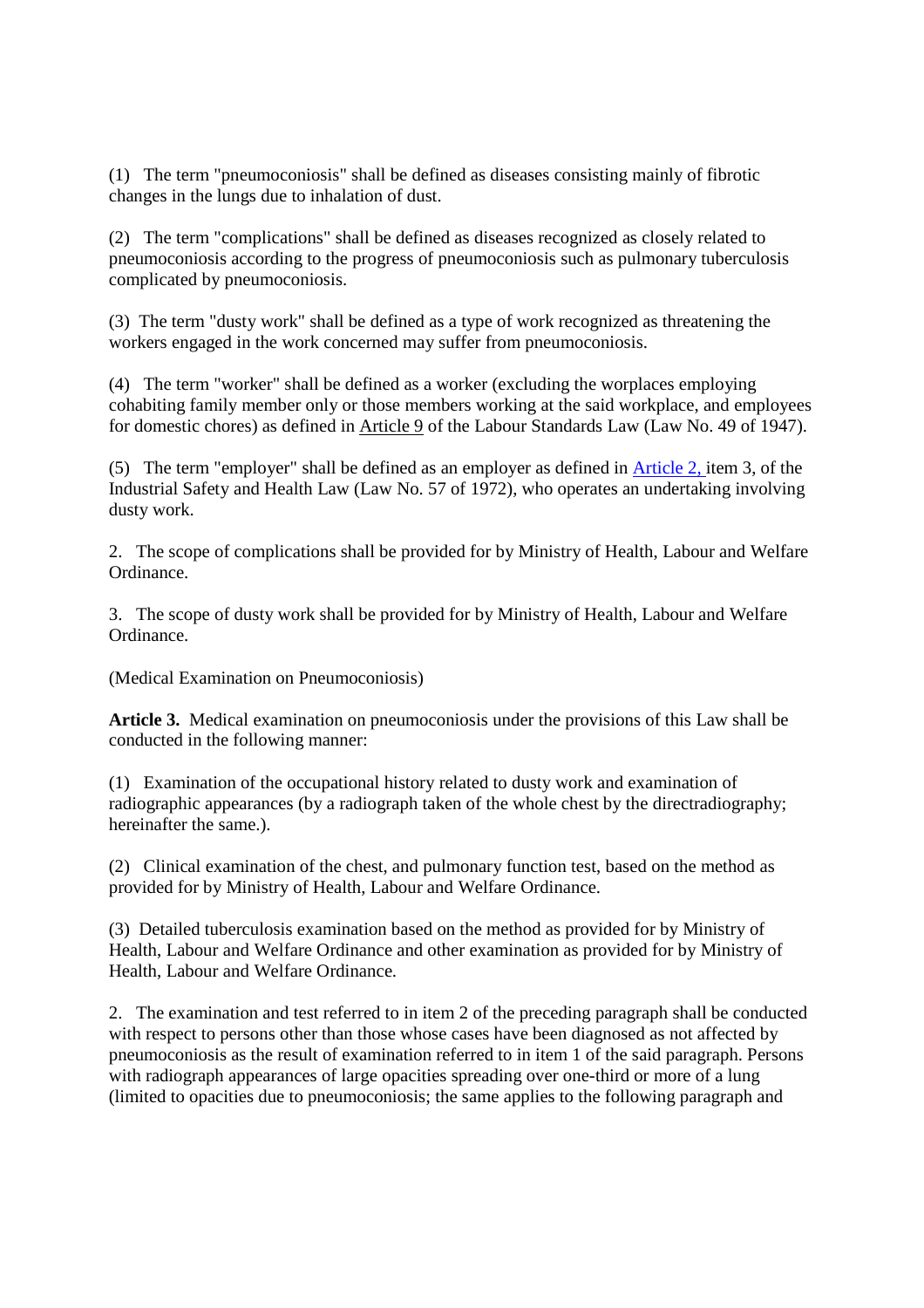Article) and other persons provided for by Ministry of Health, Labour and Welfare Ordinance shall be excluded from the pulmonary function test.

3. The detailed tuberculosis examination referred to in item 3 of paragraph 1 shall be conducted with respect to persons whose cases as the result of examination (excluding the pulmonary function test) referred to in items 1 and 2 of the said paragraph have been diagnosed as having contracted pulmonary tuberculosis or as suspected of contraction, among those whose cases have been diagnosed as affected by pneumoconiosis; and examination, referred to in item 3 of the said paragraph, provided for by Ministry of Health, Labour and Welfare Ordinance shall be conducted with respect to persons whose cases as the result of examination and test referred to in items 1 and 2 of the said paragraph have been diagnosed as suspected of a complication of a disease other than pulmonary tuberculosis (limited to those who have been deemed requiring examination, referred to in item 3 of the said paragraph, provided for by Ministry of Health, Labour and Welfare Ordinance), among those whose cases have been diagnosed as affected by pneumoconiosis, provided that persons whose radiographic appearances are deemed containing large opacities spreading over one-third or more of a lung shall be excluded.

(Radiographic Appearances and Classification for Supervision of Pneumoconiosis)

**Article 4.** Radiographic appearances of pneumoconiosis shall be classified into the four categories of Categories I to IV as specified in the right column of the following table:

|              | Category Radiographic appearances                                                                                                                             |
|--------------|---------------------------------------------------------------------------------------------------------------------------------------------------------------|
|              | Those which are deemed containing a small number of granular or irregular opacities<br>due to pneumoconiosis in both lung fields and no large opacities.      |
| $\mathbf{H}$ | Those which are deemed containing a large number of granular or irregular opacities<br>due to pneumoconiosis in both lung fields and no large opacities.      |
| Ш            | Those which are deemed containing a very large number of granular or irregular<br>opacities due to pneumoconiosis in both lung fields and no large opacities. |
|              | RThose which are deemed containing large opacities.                                                                                                           |

2. In compliance with the provisions of this Law, workers now engaged, and persons who used to be workers engaged, in dusty work shall be subject to supervision of health, based on the result of medical examination on pneumoconiosis, by being classified for supervision of health into the four groups of No. I to IV as shown in the right column of the following table:

| Classification for<br>supervision of<br>pneumoconiosis | Result of medical examination on pneumoconiosis                                                                                                                           |
|--------------------------------------------------------|---------------------------------------------------------------------------------------------------------------------------------------------------------------------------|
| No. I                                                  | Persons deemed not affected by pneumoconiosis.                                                                                                                            |
| No II                                                  | Persons whose radiographic appearances are found to correspond to<br>Category I and a considerable degree of pulmonary dysfunction due to<br>pneumoconiosis is not found. |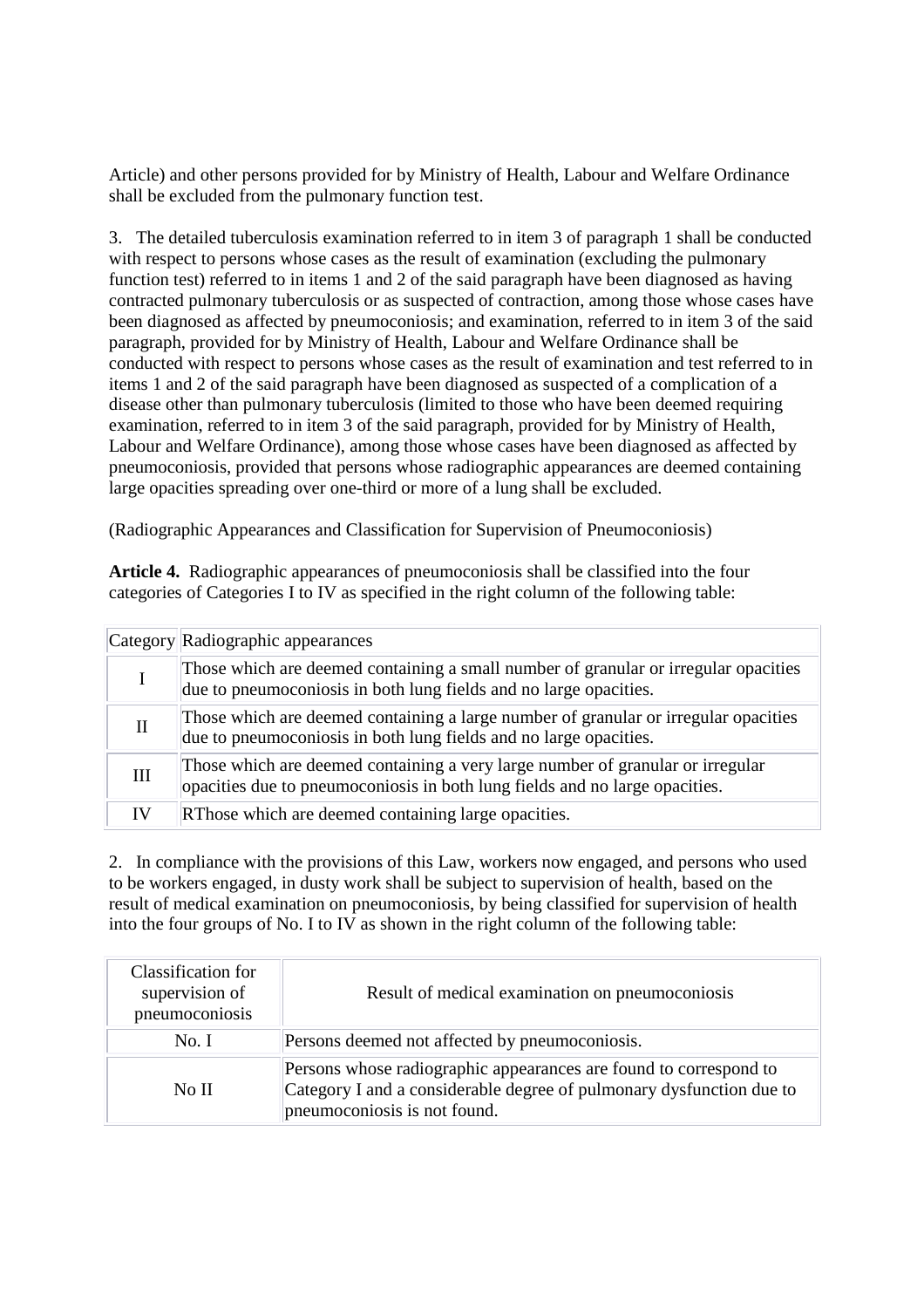| No III | $\mathsf{A}$ | persons whose radiographic appearances are found to correspond to<br>Category II and a considerable degree of pulmonary dysfunction due to<br>pneumoconiosis is not found.                                                                                                       |
|--------|--------------|----------------------------------------------------------------------------------------------------------------------------------------------------------------------------------------------------------------------------------------------------------------------------------|
|        | B            | Persons whose radiographic appearances are found to correspond to<br>Category III or IV (limited to those containing large opacities smaller<br>than one-third of a lung field) and a considerable degree of pulmonary<br>dysfunction due to pneumoconiosis is not found.        |
| No IV  |              | (1) Person whose radiographic appearances are found to correspond to<br>Category IV (limited to those containing large opacities larger than<br>one-third of a lung field)                                                                                                       |
|        |              | (2) Persons whose radiographic appearances are found to correspond to<br>Category I, II, III or IV (limited to those containing large opacities<br>smaller than one-third of a lung field) and a considerable degree of<br>pulmonary dysfunction due to pneumoconiosis is found. |

(Prevention)

**Article 5**. With respect to the prevention of pneumoconiosis, the employer and the workers engaged in dusty work, while complying with the provisions of the Industrial Safety and Health Law and the Mine Safety Law (Law No. 70 of 1949), shall in addition endeavour to take proper measures for preventing and, controlling the emission of dust, using personal protective equipment, etc.

# (Education)

**Article 6**. The employer, while complying with the provisions of the Industrial Safety and Health Law and the Mine Safety Law, shall provide the workers regularly engaged in dusty work with education necessary for the prevention of pneumoconiosis and supervision of health.

# **Chapter II. Supervision of Health**

#### **Section 1. Execution of Medical Examination on Pneumoconiosis**

(Medical Examination at the Time of Engagement)

Article 7. The employer shall conduct medical examination on pneumoconiosis for the workers who have been newly assigned to be regularly engaged in dusty work at the time of their engagement (excluding the workers who underwent medical examination on pneumoconiosis one year or less prior to the day of engagement in the work concerned and whose classification for supervision of pneumoconiosis has been decided as No. II or III-A, and other workers provided for by Ministry of Health, Labour and Welfare Ordinance). In this case, part of the medical examination on pneumoconiosis concerned may be omitted, as provided for by Ministry of Labor Ordinance.

(Periodical Medical Examination)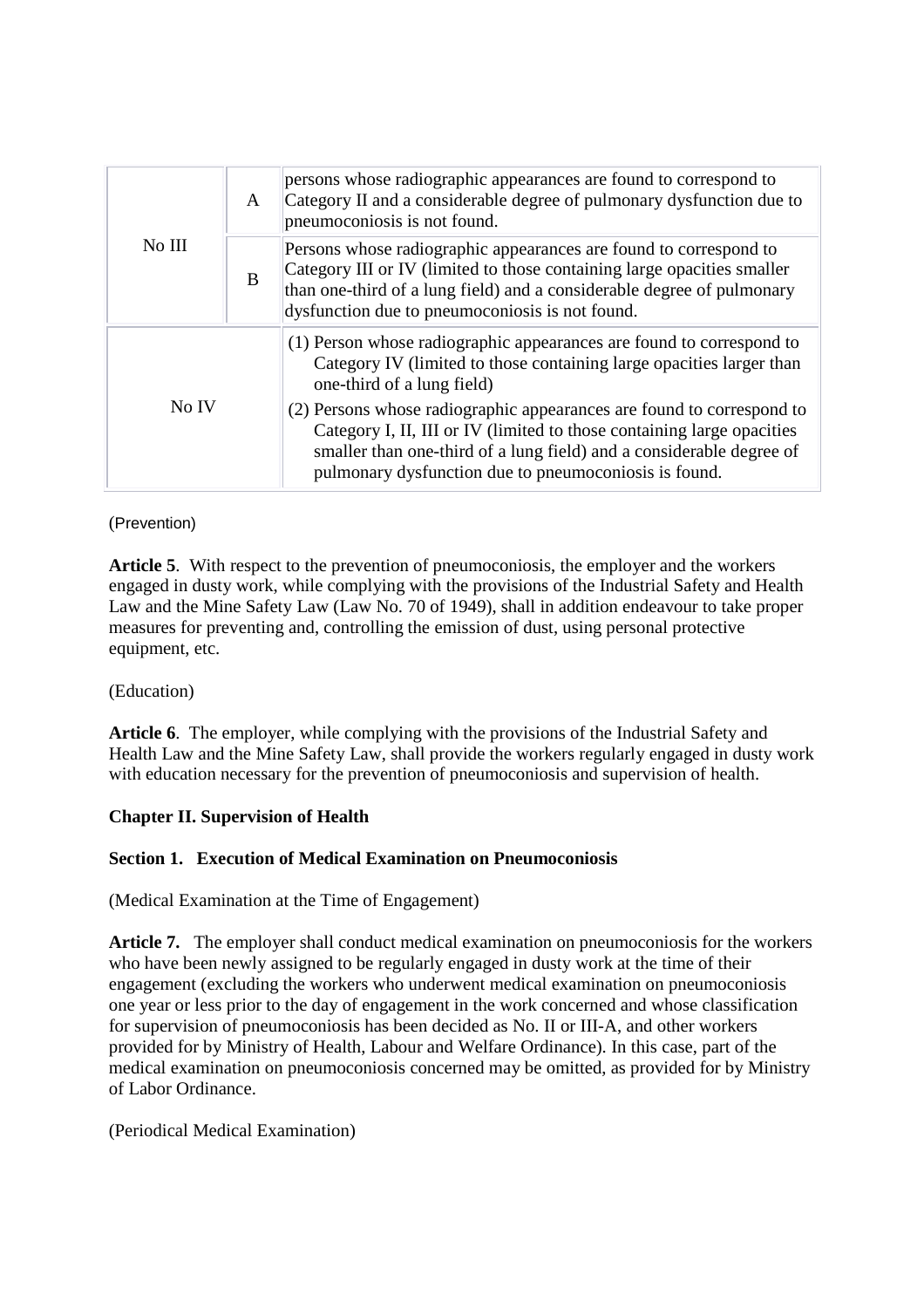**Article 8.** The employer shall periodically conduct medical examinations on pneumoconiosis for the workers listed below in each item, once within the period listed in each corresponding item:

(1) Workers regularly engaged in dusty work (excluding the persons listed in the next item) : 3 years

(2) Workers regularly engaged in dusty work and classified as No. II or No. III for supervision of pneumoconiosis :1 year

(3) Workers who have been regularly engaged in dusty work and who are actually regularly engaged in work other than dusty work and are classified as No. II for supervision of pneumoconiosis (excluding the workers provided for by Ministry of Health, Labour and Welfare Ordinance) : 3 years

(4) Workers who have been regularly engaged in dusty work and who are actually regularly engaged in work other than dusty work, and are classified as No. III for supervision of pneumoconiosis (excluding the workers provided for by Ministry of Health, Labour and Welfare Ordinance) :1 year

2. The provisions of the latter part of the preceding Article shall apply mutatis mutandis to the case where medical examination on pneumoconiosis under the provisions of the preceding paragraph is conducted.

(Non-periodical Medical Examination)

**Article 9.** In cases listed in each of the follows items, the employer shall, without delay, conduct medical examinations on pneumoconiosis for the workers concerned:

(1) When workers regularly engaged in dusty work (excluding workers whose classification for supervision of pneumoconiosis has been decided as No. II, No. III or No. IV) have been diagnosed as affected by pneumoconiosis or as suspected of contraction of pneumoconiosis after the medical examination referred to in Article 66, paragraph 1 or 2, of the Industrial Safety and Health Law.

(2) When workers, who have suspended from work for medical treatment due to complications for more than one year, have been diagnosed by the physician as a case in which suspension from work for medical treatment is no longer required.

(3) In addition to the cases listed in the preceding two items, in the cases provided for by Ministry of Health, Labour and Welfare Ordinance.

2. The provisions of the latter part of Article 7 shall apply mutatis mutandis to the case where medical examination on pneumoconiosis under the provisions of the preceding paragraph is conducted.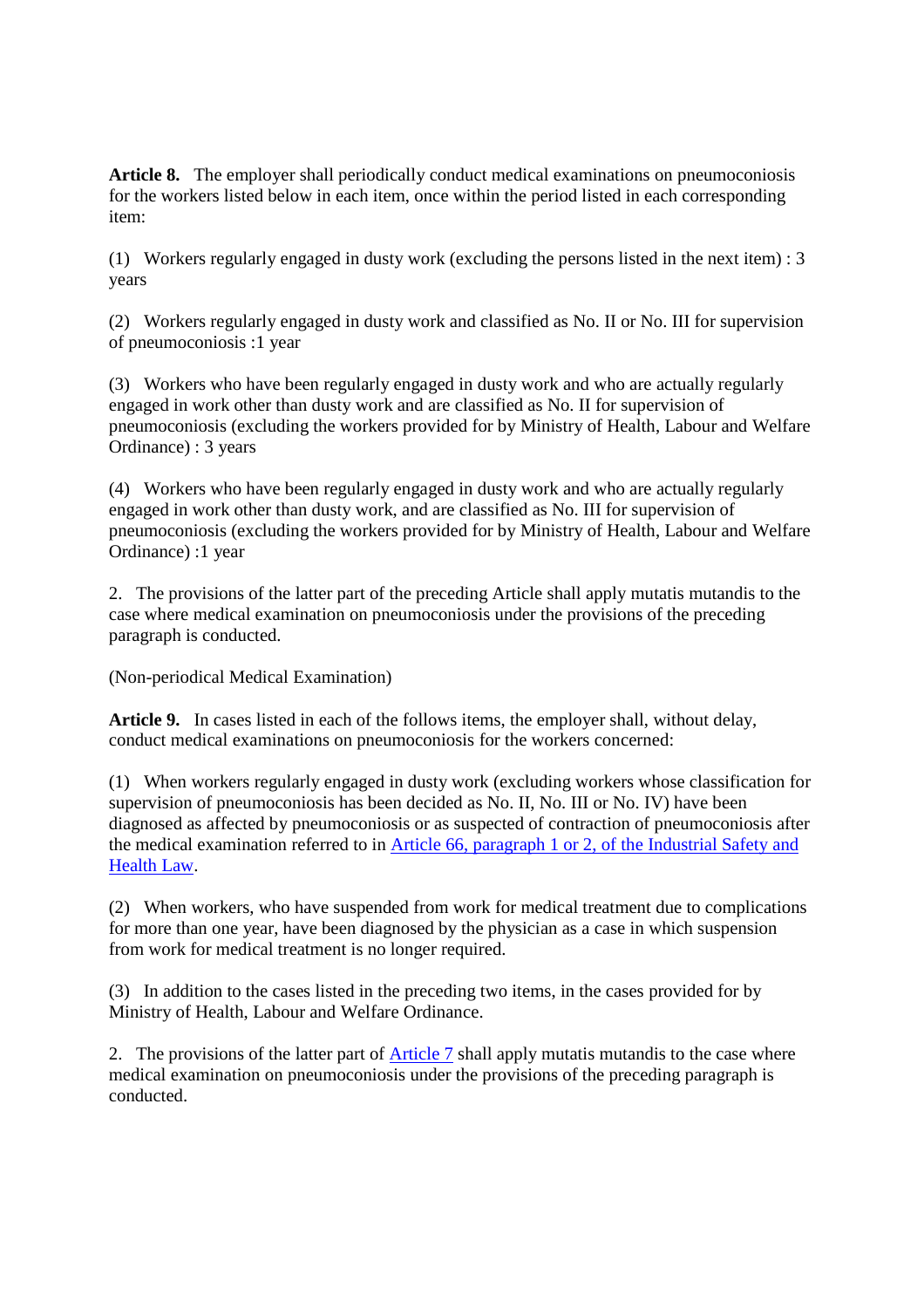(Medical Examination at the Time of Separation from Employment)

**Article 9-2.** The employer shall, in the request at the time of separation from employment by a worker listed in each of the following items and who has been employed for a period of time longer than that provided for by Ministry of Health, Labour and Welfare Ordinance till the date of separation concerned, conduct medical examination on pneumoconiosis for the worker, provided that this rule shall not apply to the case where the period from the date at which the worker concerned underwent the last medical examination on pneumoconiosis until the date of separation concerned is less than the period of time listed, for each group of workers listed in each of the following items in each corresponding item:

(1) Workers regularly engaged in dusty work (excluding the persons listed in the following item) :1 and a half years

(2) Workers regularly engaged in dusty work and classified as No. II or No. III for supervision of pneumoconiosis : 6 months

(3) Workers who have been regularly engaged in dusty work and who are actually regularly engaged in work other than dusty work and are classified as No. II or No. III for supervision of pneumoconiosis (excluding the workers provided for by Ministry of Health, Labour and Welfare Ordinance) : 6 months

2. The provisions of the latter part of **Article 7** shall apply mutatis mutandis to the case where medical examination on pneumoconiosis under the provisions of the preceding paragraph is conducted.

(Relation to Medical Examination Provided for by the Industrial Safety and Health Law)

**Article 10.** The employer may, where he has conducted a medical examination on pneumoconiosis, omit, within the limit of examination already conducted, the medical examination referred to in Article 66, paragraph 1 or 2 of the Industrial Safety and Health Law.

(Workers' Obligation to Undergo Medical Examination on Pneumoconiosis)

**Article 11.** The workers concerned shall, except for justifiable reasons, undergo pneumoconiosis examination conducted by the employer under the provisions of Article7 to 9 inclusive, provided that this rule shall not apply to the case where a worker, who does not wish to undergo medical examination on pneumoconiosis by the physician designated by the employer, undergoes medical examination on pneumoconiosis by another physician and submits to the employer his radiograph and a written statement certifying the result of medical examination on pneumoconiosis and other documents provided for by Ministry of Health, Labour and Welfare Ordinance.

**Section 2. Decision about the Classification of the Workers Concerned for Supervision of Pneumoconiosis, etc.**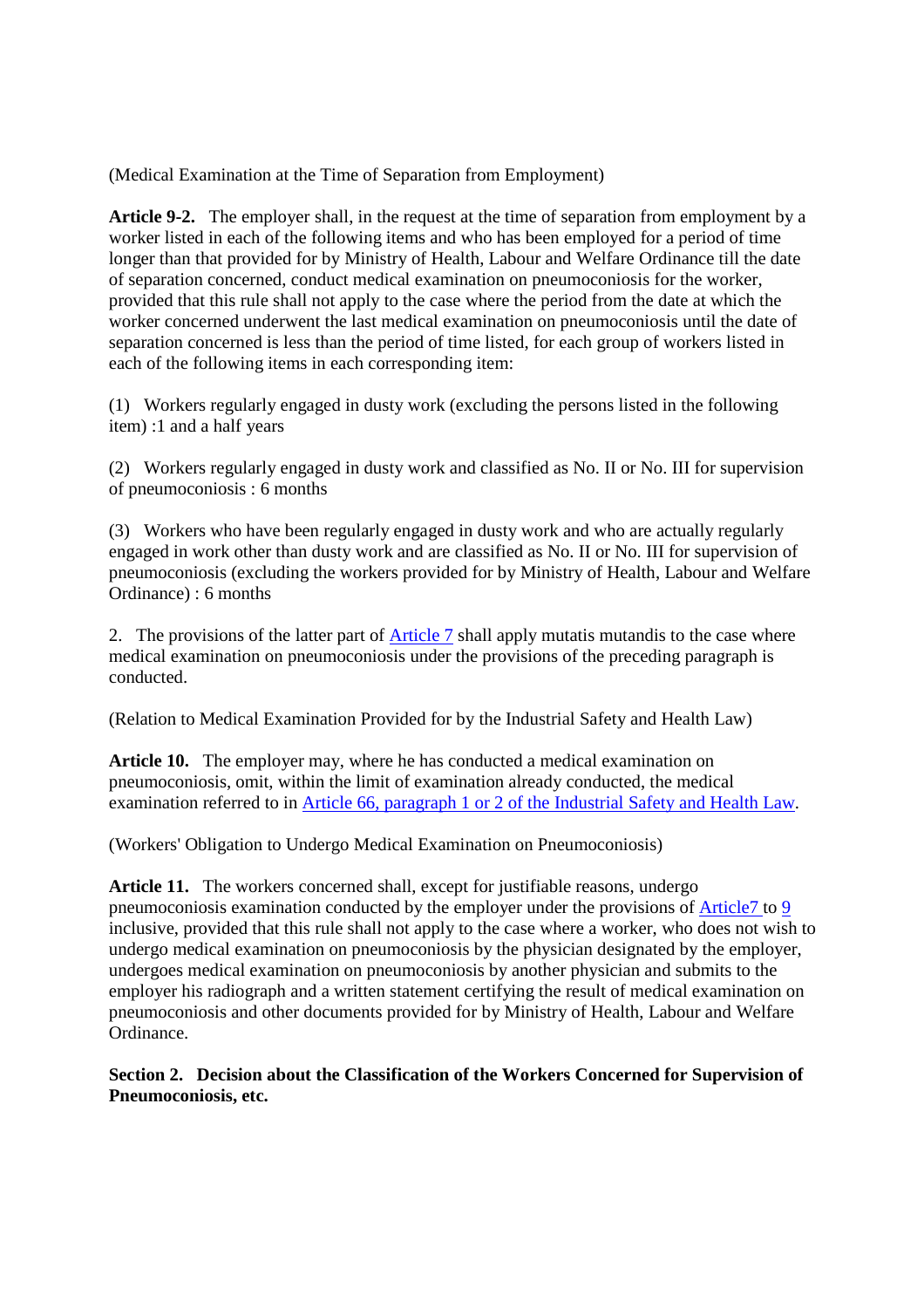(Submission of Radiograph, etc., by Employer)

**Article 12.** When the employer has conducted a medical examination on pneumoconiosis under the provisions of Article 7 through Article 9-2 or when a radiograph and a written statement certifying the result of a medical examination on pneumoconiosis and other documents have been submitted to him under the proviso of the preceding Article, the employer shall submit the said radiograph and written statement certifying the result of the medical examination on pneumoconiosis and other documents provided for by Ministry of Health, Labour and Welfare Ordinance concerning a worker who has been diagnosed as affected by pneumoconiosis to the Director General of the Prefectural Labor Bureau without delay, as provided for by Ministry of Health, Labour and Welfare Ordinance.

(Procedure for Determining Classification of the Worker Concerned for Supervision of Pneumoconiosis, etc.)

**Article 13.** A worker who has been diagnosed as not affected by pneumoconiosis after the medical examination on pneumoconiosis under the provisions of Article 7 to 9-2 inclusive or of the proviso to Article 11, shall be classified as No. 1 for supervision of pneumoconiosis.

2. When a radiograph, a written document certifying the results of a medical examination on pneumoconiosis and other documents stipulated by Ministry of Health, Labour and Welfare Ordinance have been submitted to the Director General of the Prefectural Labour Bureau under the provisions of the preceding Article, the Director General of the Prefectural Labour Bureau shall determine the classification for supervision of pneumoconiosis for the said worker based on the documents submitted and the diagnosis or examination of the Prefectural Pneumoconiosis Examination Physician.

3. The Director General of the Prefectural Labour Bureau may, when deemed necessary for the determination covered in the preceding paragraph by the Prefectural Pneumoconiosis Examination Physician, order the employer to take a radiograph or to carry out an examination or test with the scope of the stipulations of Ministry of Health, Labour and Welfare Ordinance and designate the date or method thereof, or to submit specified material.

4. When he has taken a radiograph or carried out an examination or test in compliance with the order provided for in the preceding paragraph, the employer shall, without delay, submit the said radiograph or a written statement of the results of an examination or test or other specified material relating to the said examination or test to the Director General of the Prefectural Labour Bureau.

5. The provisions of the principal clause of Article 11 shall apply mutatis mutandis to the case where a radiograph is taken or examination or test is carried out in compliance with the order under the provisions of paragraph 3.

(Notification)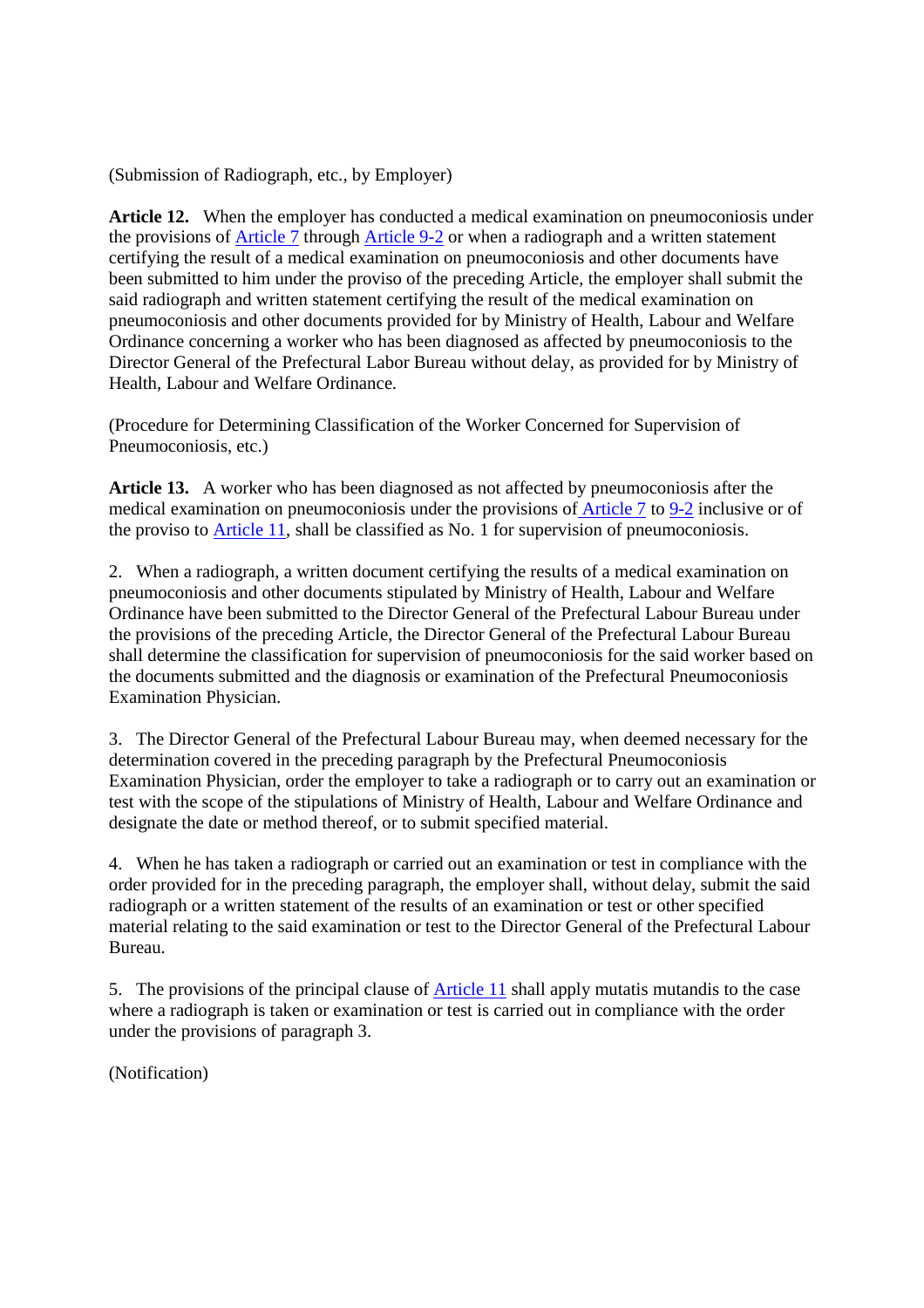**Article 14.** When he has made the decision referred to in paragraph 2 of the preceding Article, the Director General of the Prefectural Labour Bureau shall, as provided for by Ministry of Health, Labour and Welfare Ordinance, notify the said employer of the content of the decision and without delay return to him the radiograph and other materials submitted under the provisions of Article 12 or paragraph 3 or 4 of the preceding Article.

2. On receipt of the notice under the provisions of the preceding paragraph, the employer shall, without delay and as provided for by Ministry of Health, Labour and Welfare Ordinance, notify the worker concerned (including the person who used to be a worker as provided for by Ministry of Health, Labour and Welfare Ordinance) of his classification for supervision of pneumoconiosis about which the decision has been made and the matters to which attention should be paid by him.

3. When he has given the notice under the provision of the preceding paragraph, the employer shall, as provided for by Ministry of Health, Labour and Welfare Ordinance, prepare a document with the contents to the effect and keep it for the period of 3 years.

(Application at Will)

**Article 15.** A worker who is regularly engaged in dusty work, or a person who was formerly a worker regularly engaged in dusty work may, at any time, undergo a medical examination on pneumoconiosis and apply for a determination of classification for supervision of pneumoconiosis to the Director General of the Prefectural Labour Bureau as provided for by Ministry of Health, Labour and Welfare Ordinance.

2. An application under the provisions of the preceding paragraph shall be filed with a radiograph and written statement certifying the result of medical examination on pneumoconiosis and other documents provided for by Ministry of Health, Labour and Welfare Ordinance.

3. The provisions of Article 13, paragraphs 2 to 4 inclusive, and paragraph 1 of the preceding Article shall apply mutatis mutandis to the case where an application was filed under the provisions of paragraph 1. In this case, "the preceding Article" in Article 13, paragraph 2 shall be read as "Article 15, paragraph 2," "the employer" in paragraphs 3 and 4 of the same Article as "the applicant," and "the employer concerned" and "Article 12 or paragraph 3 or 4 of the preceding Article" in paragraph 1 of the preceding Article as "the applicant and the employer who employs the applicant" and "paragraph 3 or 4 of the preceding Article or paragraph 2 of the following Article," respectively.

**Article 16**. The employer may, at any time, conduct a medical examination on pneumoconiosis for a worker regularly engaged in dusty work or a person who was formerly a worker regularly engaged in dusty work and apply for a determination about classification for supervision of pneumoconiosis to the Director General of the Prefectural Labour Bureau, as provided for by Ministry of Health, Labour and Welfare Ordinance.

2. The provisions of paragraph 2 of the preceding Article shall apply mutatis mutandis to an application under the provisions of the preceding paragraph, and the provisions of Article 13,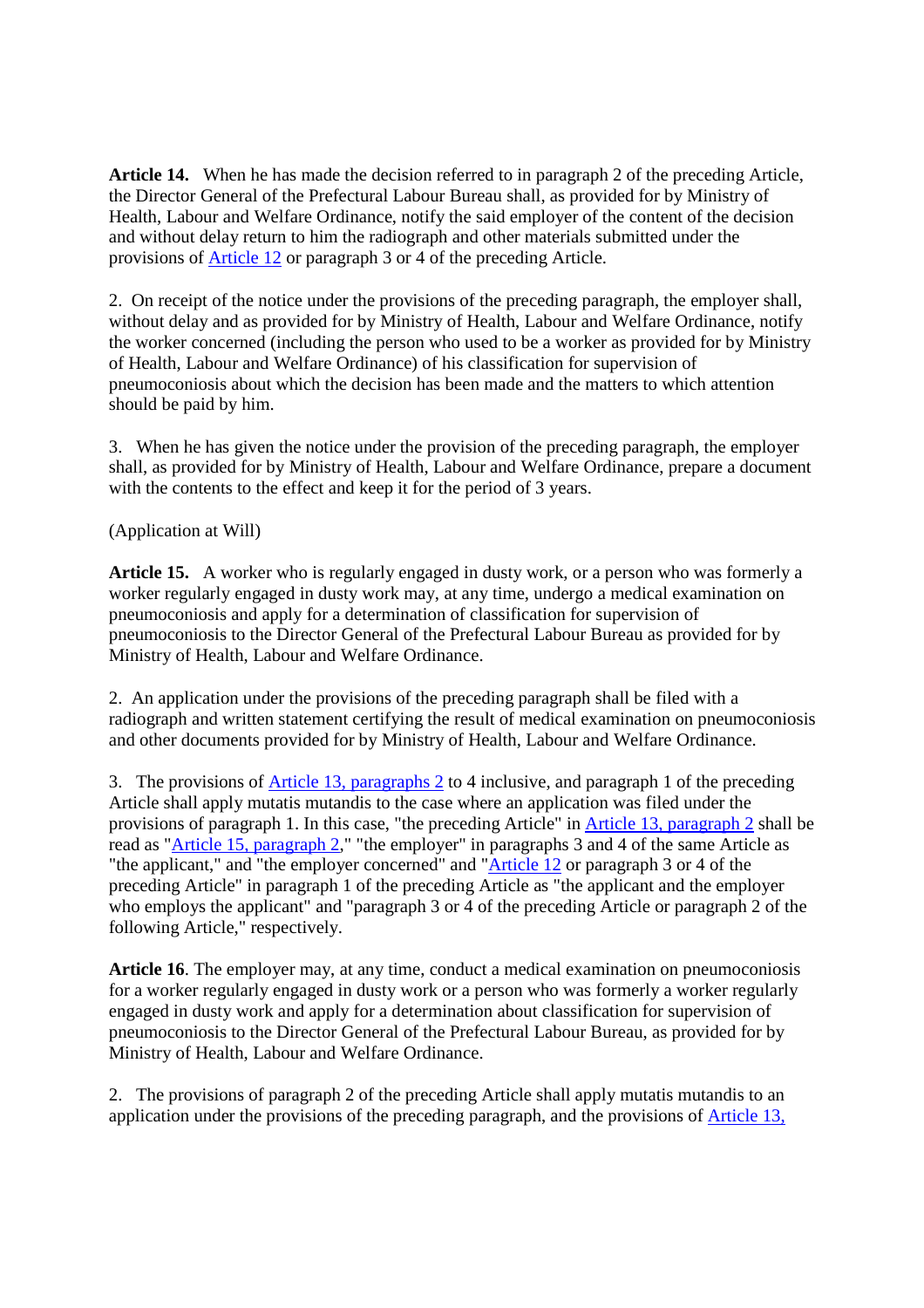paragraph 2 to 4 inclusive, and Article 14 to the case where an application under the provisions of the preceding paragraph has been filed. In this case, "the preceding Article" in Article 13, paragraph 2, shall be read as "Article 15, paragraph 2, applied mutatis mutandis under the provisions of Article 16, paragraph 2," and "Article 12 or paragraph 3 or 4 of the preceding Article" in Article 14, paragraph 1, as "paragraph 3 or 4 of the preceding Article and the provisions of paragraph 2 of the following Article applied mutatis mutandis under the provisions of Article 16, paragraph 2."

(Order for the Submission of a Radiograph, etc.)

**Article 16-2.** The Director General of the Prefectural Labour Bureau may, when he deems it necessary to determine about the proper classification for supervision of pneumoconiosis, of a worker regularly engaged in dusty work or a person who was formerly a worker regularly engaged in dusty work, order the employer to submit a radiograph, a written statement certifying the result of a medical examination on pneumoconiosis and other documents provided for by Ministry of Health, Labour and Welfare Ordinance (referred to as "radiograph, etc." in the following paragraph), as provided for by Ministry of Health, Labour and Welfare Ordinance.

2. provisions of Article 13, paragraphs 2 to 4 inclusive, and Article 14 shall apply mutatis mutandis to the case where a radiograph, etc., are submitted under the provisions of the preceding paragraph, In this case "Article 12 or paragraph 3 or 4 of the preceding Article" shall be read as "paragraph 3 or 4 of the preceding Article or paragraph 1 of Article 16-2."

(Making and Keeping of a Record, etc.)

**Article 17**. The employer shall, as provided for by Ministry of Labor Ordinance, make a record of medical examinations on pneumoconiosis he has conducted and a record of medical examinations on pneumoconiosis under the provisions of the provision to Article 11.

2. The employer shall, as provided for by Ministry of Health, Labour and Welfare Ordinance, keep the records referred to in the preceding paragraph and a radiograph for medical examination on pneumoconiosis for the period of 7 years.

(Raising of an Objection)

**Article 18**. In the appeal form for examination in the case of an appeal for examination of a determination referred to in Article 13, paragraph 2 (including the case where the same provisions are applied mutatis mutandis in Article 15, paragraph 3, Article 16, paragraph 2, and Article 16-2, paragraph 2) shall be written the matters provided for by Ministry of Health, Labour and Welfare Ordinance, in addition to the matters provided for in Article 15 of the Law for the Examination of Objections against Administrative Acts (Law No. 160 of 1962).

2. The appeal form for examination referred to in the preceding paragraph shall, as provided for by Ministry of Health, Labour and Welfare Ordinance, be accompanied by the radiograph and other materials related to the decision concerned and an evidence.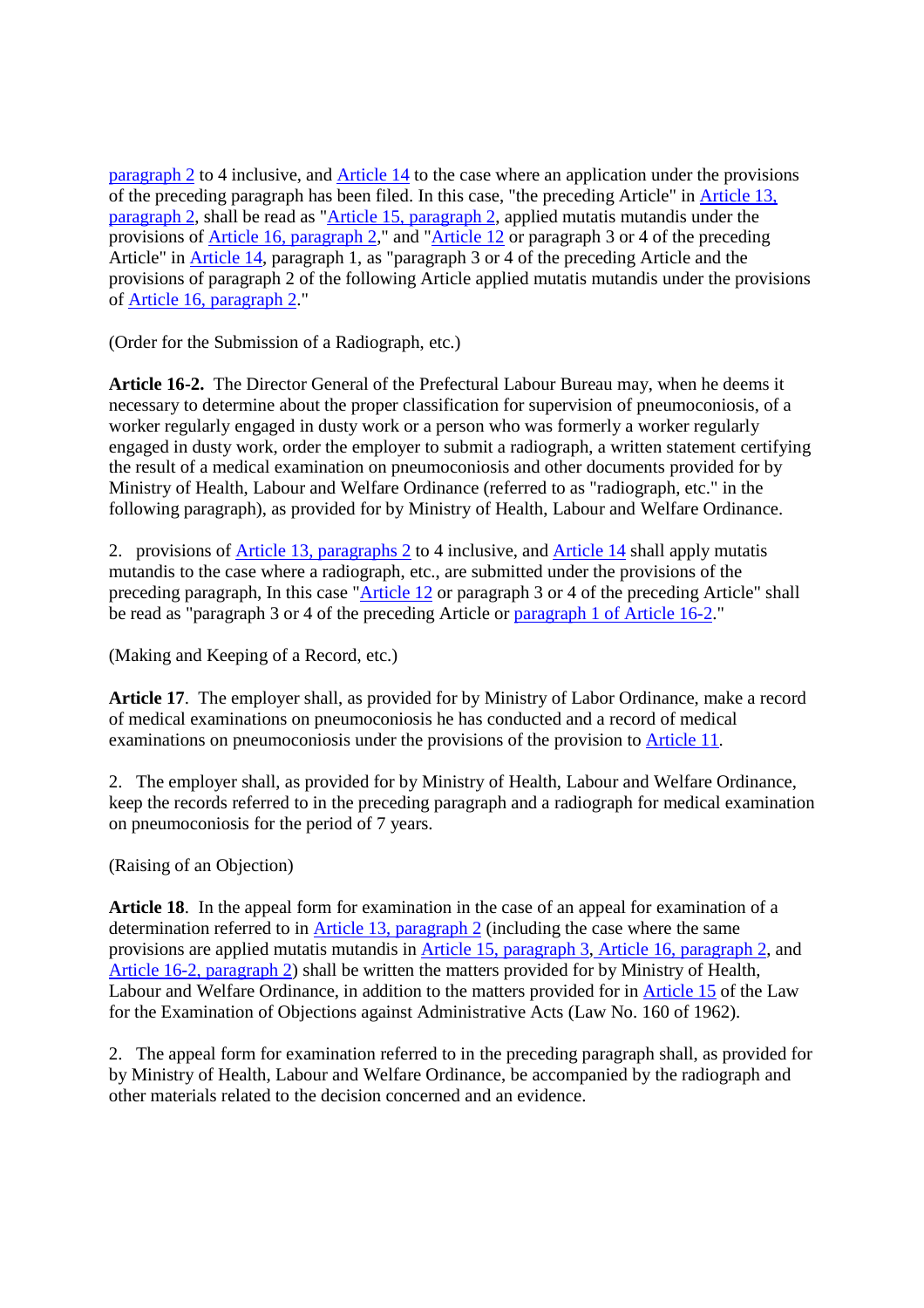**Article 19**. An adjudgement on an appeal for examination referred to in paragraph 1 of the preceding Article shall be given based on the diagnosis or examination by the Central Pneumoconiosis Examination Physician.

2. When he is to give an adjudgement to cancel the decision

concerned regarding an appeal for examination referred to in paragraph 1 of the preceding Article, the Minister of Health, Labour and Welfare shall in adjudgement determine the classification of the worker or of the person who was formerly a worker, for supervision of pneumoconiosis.

3. The provisions of paragraphs 3 and 4 of Article 13 shall apply mutatis mutandis where an appeal for an examination referred to in paragraph 1 of the preceding Article has been made. In such case, "the Director General of the Prefectural Labour Bureau" shall be read "the Minister of Health, Labour and Welfare," "the Prefectural Pneumoconiosis Examination Physician" as "the Central Pneumoconiosis Examination Physician," "the determination covered in the previous paragraph" as "an adjudgement" and "the employer" as "the claimant."

4. The Minister of Health, Labour and Welfare shall, when he has given an adjudgement, return the radiograph and other materials submitted under the provisions of paragraph 2 of the preceding Article or the provisions of Article 13, paragraph 3 or 4, applied mutatis mutandis in the preceding paragraph, to the person who submitted them.

5. When he has given an adjudgement, the Minister of Health, Labour and Welfare shall, in addition to complying with the provisions of Article 42, paragraph 4 of the Law for the Examination of Objections against Administrative Acts, send a copy of the written adjudgement to those interested provided for by Ministry of Health, Labour and Welfare Ordinance.

(Relation between an Appeal for Examination and a Lawsuit)

**Article 20**. A lawsuit for the cancellation of an action provided for in Article 18, paragraph 1, shall not be instituted until an adjudgement on an appeal for examination of the action concerned has been given.

# **Section 3. Measures for Supervision of Health**

(Responsibilities of the Employer)

**Article 20-2**. The employer shall, when it is deemed necessary for maintaining the health of a worker as the result of medical examination on pneumoconiosis, endeavour to take care so as to enable the worker concerned to receive proper health guidance as well as to take an appropriate measure for his work, paying due regard to his actual conditions.

(Measures for Reducing the Degree of Exposure to Dust)

**Article 20-3**. The employer shall, for a worker classified as No. II or No. III-A for supervision of pneumoconiosis, endeavour to take appropriate measures, such as a change of his place of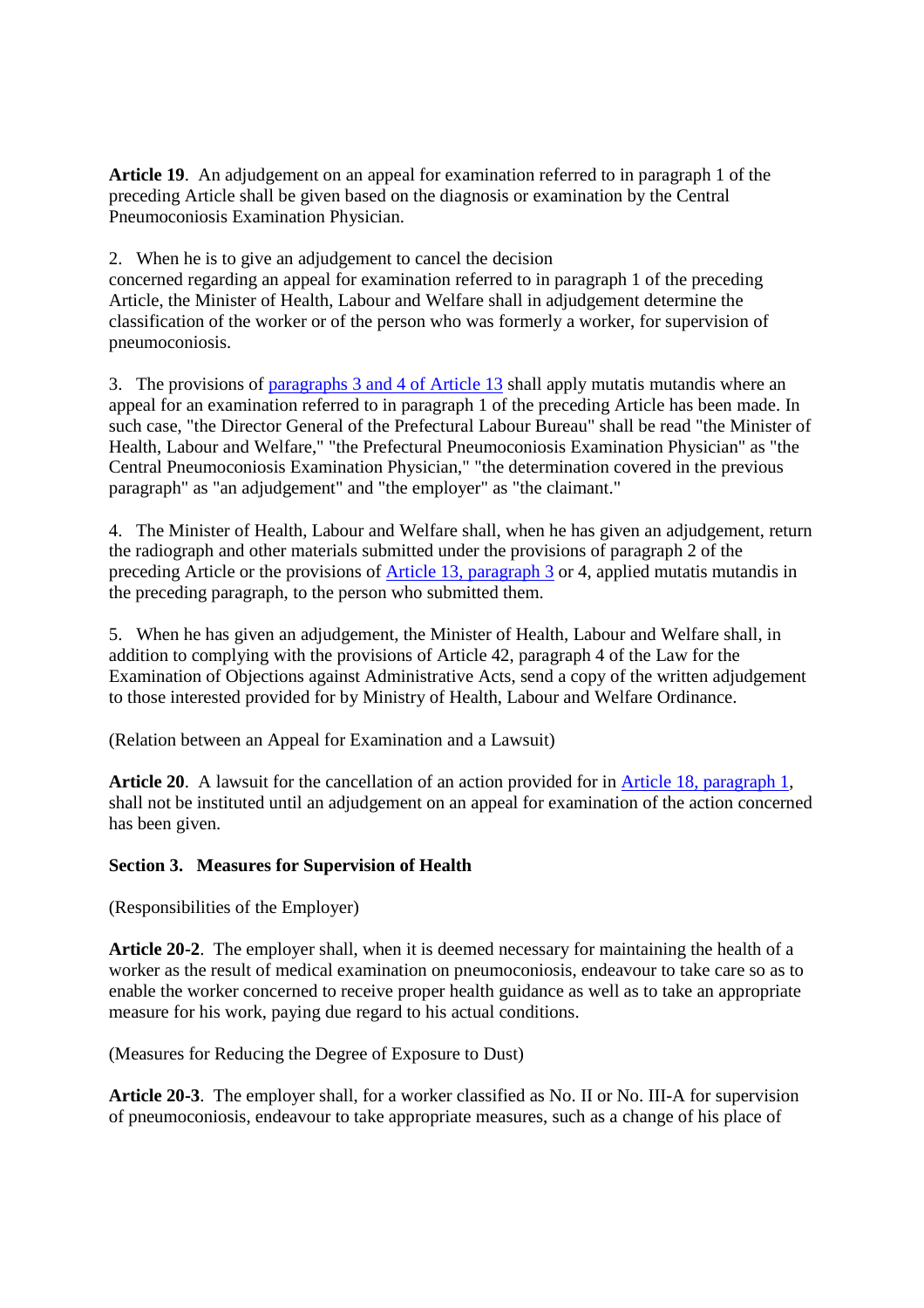work and a reduction in working hours for dusty work, for the purpose of reducing the degree of exposure to dust.

(Change of Work)

**Article 21**. The Director General of the Prefectural Labour Bureau may, when a worker classified as No. III-A for supervision of pneumoconiosis is actually regularly engaged in dusty work, issue advice to the employer to the effect that the worker should be regularly engaged in work other than dusty work.

2. The employer shall, when he has been given advice under the provisions of the preceding paragraph or when a worker classified as No. III-B for supervision of pneumoconiosis is actually regularly engaged in dusty work, endeavour to take steps to regularly engage the worker concerned in work other than dusty work.

3. The employer shall, when he has taken steps to regularly engage a worker in work other than dusty work under the provisions of the preceding paragraph, notify the Director General of the Prefectural Labour Bureau of that fact as provided for by Ministry of Health, Labour and Welfare Ordinance.

4. Where a worker classified as No. III-B for supervision of pneumoconiosis is actually regularly engaged in dusty work, the Director General of the Prefectural Labour Bureau may, when deemed for maintaining the health of the worker concerned based on the opinion of the Prefectural Pneumoconiosis Examination Physician, give the employer instructions to the effect that the person should be regularly engaged in work other than dusty work, as provided for by Ministry of Health, Labour and Welfare Ordinance.

(Change of Work Allowance)

**Article 22.** The employer shall, when workers listed in each of the following items have ceased to be regularly engaged in dusty work (excluding the case where workers have been separated from employment due to the expiration of the period of a labour contract and other cases provided for by Ministry of Health, Labour and Welfare Ordinance), within seven days from that day, pay them a change-of-work allowance of the amount equivalent to the average wage provided for in Article 12 of the Labour Standards Law multiplied by the number of days listed in each of the following items for each group of workers listed in each corresponding item, provided that, when the Minister of Health, Labour and Welfare deems it necessary, special provisions concerning the amount of a change of work allowance may be provided by Ministry of Health, Labour and Welfare Ordinance:

(1) Workers in respect of whom advice has been given under the provisions of paragraph 1 of the preceding Article, or workers classified as No. III-B for supervision of pneumoconiosis (excluding workers listed in the following item) : 30 days' amount

(2) Workers in respect of whom instructions have been given under the provisions of paragraph 4 of the preceding Article : 60 days' amount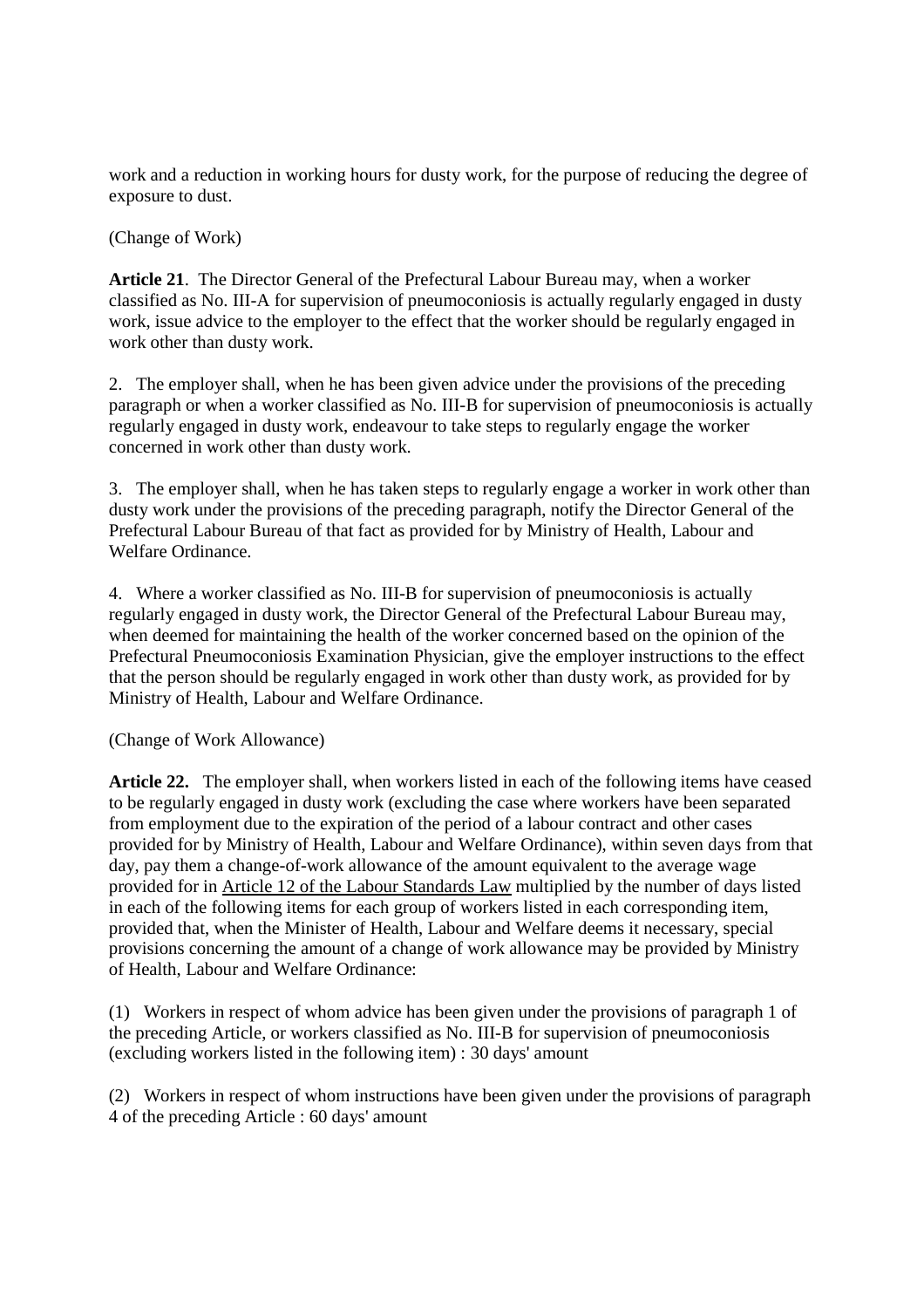(Education and Training for Change of Work)

**Article 22-2.** The employer shall, when necessary for regularly engaging a worker classified as No. III for supervision of pneumoconiosis in work other than dusty work, endeavour to give him education and training for a change of work.

(Medical Treatment)

Article 23. The persons whose classification for supervision of pneumoconiosis has been decided as No. IV and the persons deemed suffering from complications shall be those for whom medical treatment is necessary.

### **Chapter III. Deleted**

**Article 24 through 31**. (Amended) Deleted

### **Chapter IV. Assistance by the Government, etc.**

(Technical Assistance, etc.)

**Article 32.** The Government shall endeavor to give the employer necessary technical assistance concerning measures for the prevention of pneumoconiosis and supervision of health for pneumoconiosis including measurement of dust, the prevention and suppression of the emission of dust, and medical examination on pneumoconiosis.

2. The Government shall endeavor to improve facilities necessary for making technical researches on the prevention of pneumoconiosis and for giving technical assistance referred to in the preceding paragraph.

(Engineering Consultant for the Control of the Emission of Dust)

**Article 33.** An Engineering Consultant for the Control of the Emission of Dust may be employed in the Prefectural Labour Bureau and Mine Safety Inspection Department to give the technical assistance necessary for measures taken by the employer for the prevention of pneumoconiosis.

2. The Minister of Health, Labour and Welfare or the Minister of Economy, Trade and Industry shall appoint Engineering Consultants for the Control of the Emission of Dust from among experts with academic standing in industrial hygiene. 3. The Engineering Consultant for the Control of the Emission of Dusts shall be in a part-time service.

3. The Engineering Consultant for the Control of the Emission of Dusts shall be in a part-time service.

(Job Placement and Vocational Training)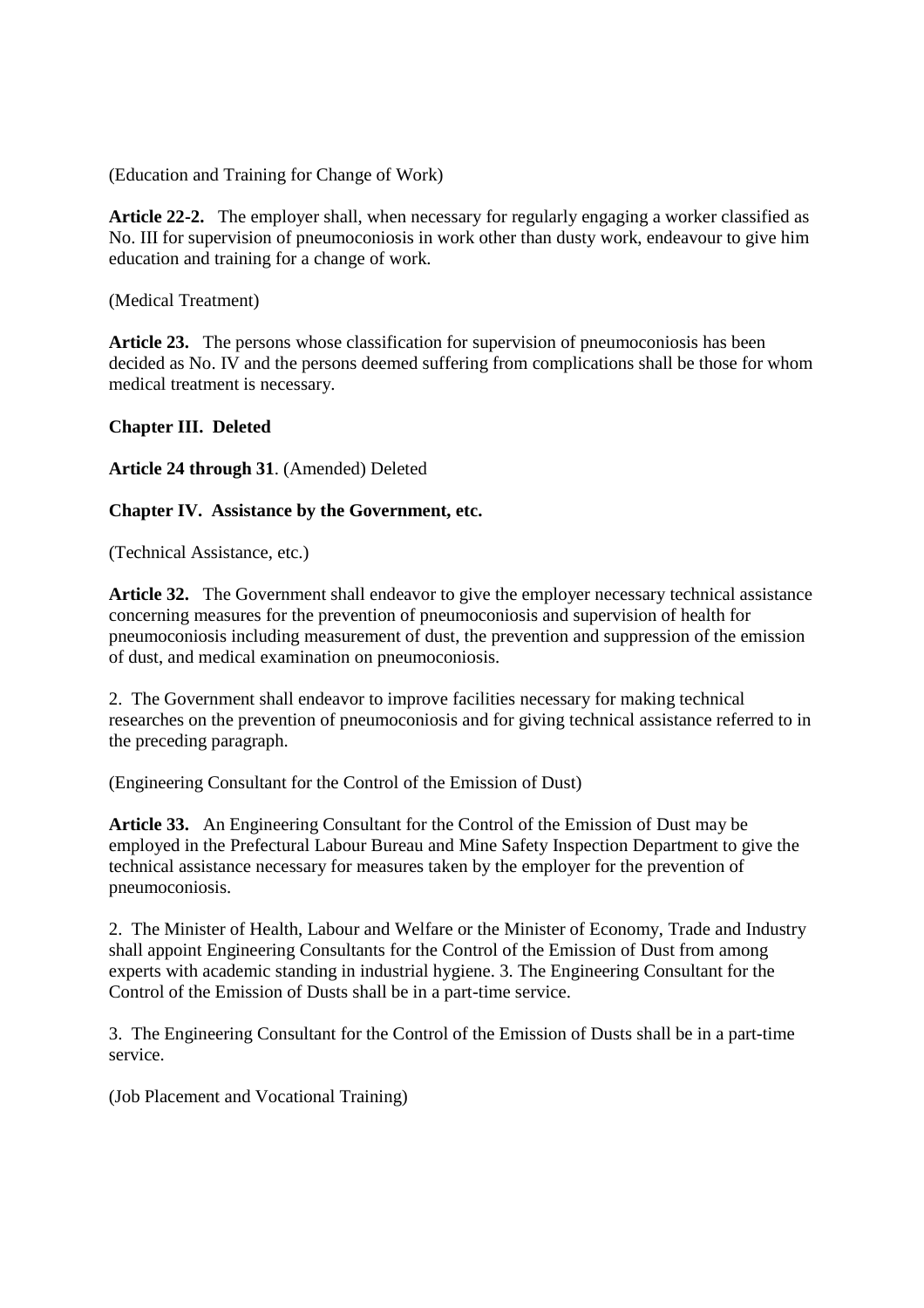**Article 34.** The Government shall, when a worker classified as No. III for supervision of pneumoconiosis cannot be regularly engaged in work other than dusty work in the workplace concerned, endeavor to take appropriate measures concerning job placement and vocational training for the worker.

(Employment Facilities, etc.)

**Article 35.** The Government shall, for promoting the security of the living of the persons who have been workers contracting pneumoconiosis, endeavor to take appropriate measures for improving facilities for providing employment opportunities and facilities for the recovery of the ability to work and for others.

### **Chapter V. Miscellaneous Provisions**

(Dissemination of the Law and Ordinances)

**Article 35-2.** The employer shall inform the workers of the gist of this Law and ordinances thereunder by means of usually displaying or posting it in conspicuous places throughout the workshop where dusty work is performed and by other means.

(Maintaining Confidentiality concerning Medical Examination on Pneumoconiosis)

**Article 35-3.** Those who have been engaged in the business of execution of medical examination on pneumoconiosis under Articles 7 to 9-2 inclusive and Article 16, paragraph 1, shall not reveal workers' confidential information, including their mental and physical defects, which they have learned in connection with the said execution.

(Prohibition of Public Imposts)

**Article 36.** Tax and other public imposts shall not be levied on a change of work allowance as a tax basis.

(Prohibition of Transfer, etc.)

Article 37. The right to receive a change of work allowance shall not be transferred, given as a security or attached.

(Prescription)

**Article 38.** The right to receive a change of work allowance shall become extinctive by prescription after the lapse of two years.

(Pneumoconiosis Examination Physician)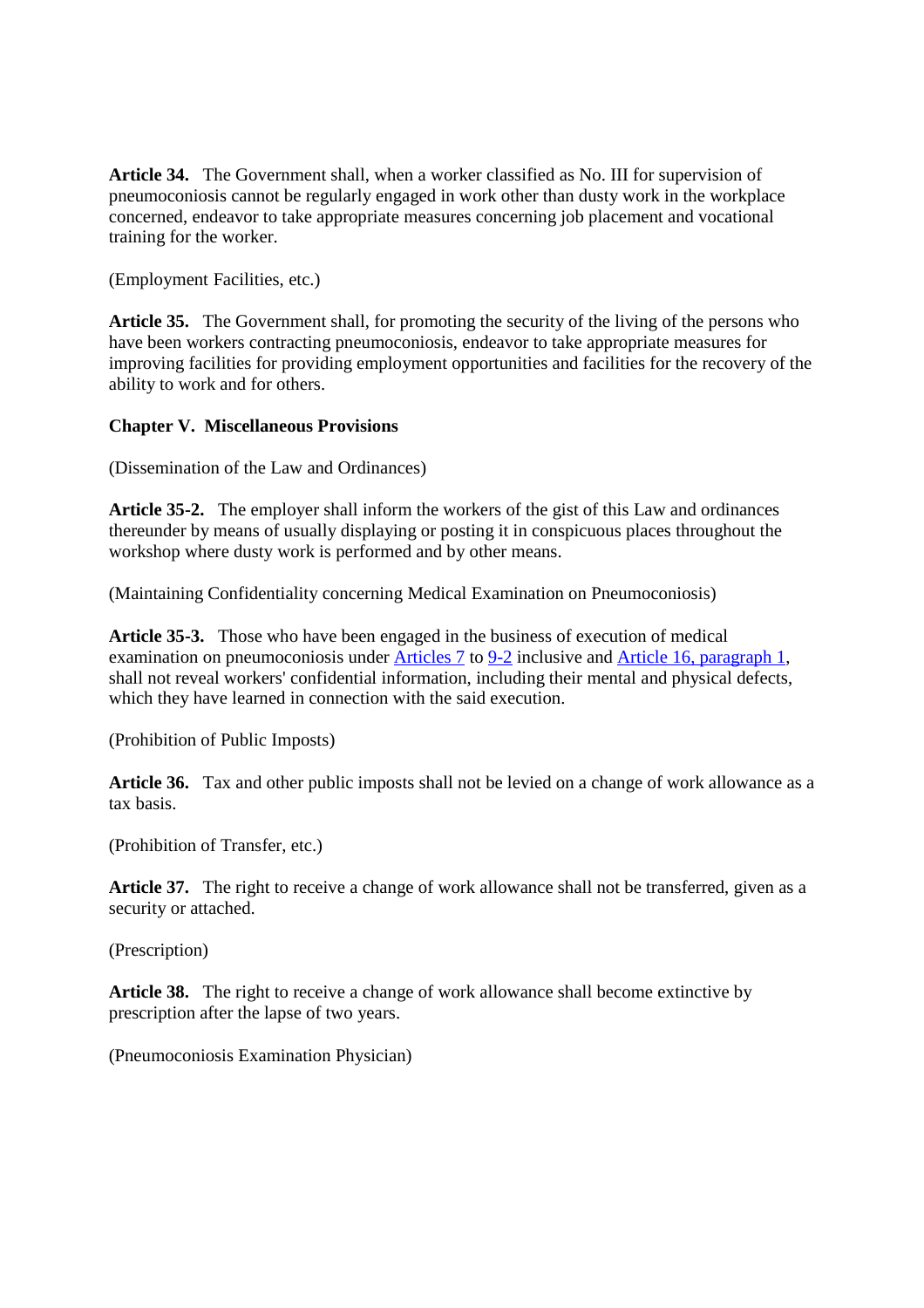**Article 39.** The Central Pneumoconiosis Examination Physician shall be employed in the Ministry of Health, Labour and Welfare, and the Prefecture Pneumoconiosis Examination Physician in the Prefectural Labour Bureau.

2. The Central Pneumoconiosis Examination Physician shall make diagnosis or examination of pneumoconiosis under the provisions of this Law and conduct businesses related thereto.

3. The Prefectural Pneumoconiosis Examination Physician shall, in addition to making diagnosis or examination under the provisions of this Law, and conducting businesses related thereto, take part in businesses related to the instructions under the provisions of Article 21. Paragraph 4.

4. The Central Pneumoconiosis Examination Physician and the Prefectural Pneumoconiosis Examination Physician (hereinafter referred to as "the Pneumoconiosis Examination Physician" in this Article and the next Article) shall be appointed by the Minister of Health, Labour and Welfare from among physicians having a sufficient knowledge of and experience in pneumoconiosis.

5. The Pneumoconiosis Examination Physician may be in a part-time service.

(Authority of the Pneumoconiosis Examination Physician)

**Article 40.** The Pneumoconiosis Examination Physician is, where it is necessary for performing duties under the provisions of paragraph 2 or 3 of the preceding Article, within the limits necessary, authorized to enter the workplace where dusty work is performed, question workers or other persons, and examine radiograph, medical records and other articles.

2. The Pneumoconiosis Examination Physician who makes a site inspection under the provisions of the preceding paragraph shall carry with him an identification card certifying his status and present it to the persons concerned.

3. The authority to make a site inspection under the provisions of paragraph 1 shall not be interpreted as being recognized for criminal investigation.

(Chief of the Labour Standards Inspection Office and Labour Standards Inspectors)

**Article 41.** The Chief of the Labour Standards Inspection Office and Labour Standards Inspectors shall, as provided for by Ministry of Health, Labour and Welfare Ordinance, take charge of the businesses concerning the enforcement of this Law.

(Authority of the Labour Standards Inspectors)

**Article 42.** The Labour Standards Inspector is, within the limits necessary to enforce this Law, authorized to enter the workplace where dusty work is performed, question the persons concerned, inspect records and documents, or measure or analyze dust.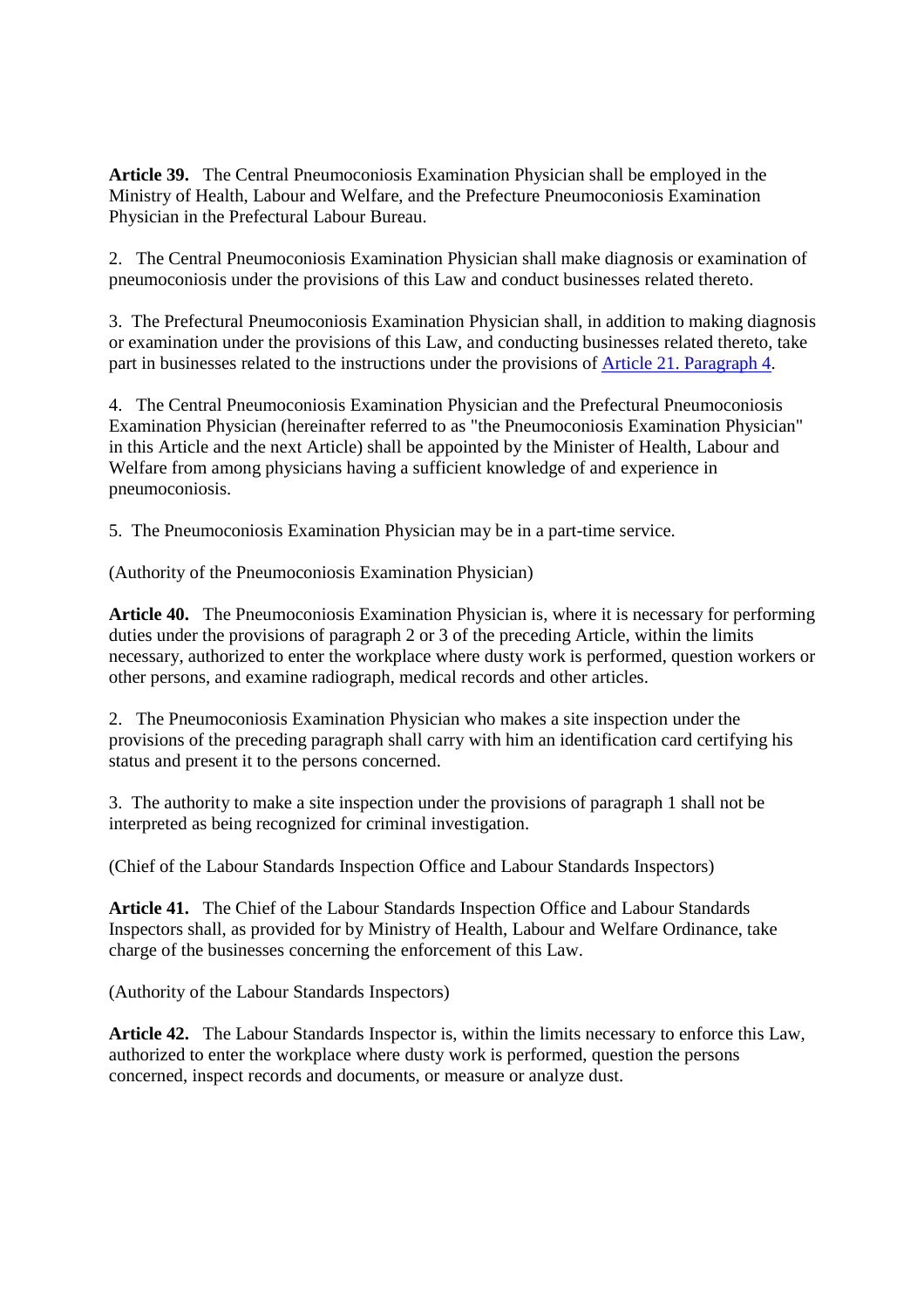2. The Labour Standards Inspector who makes a site inspection under the provisions of the preceding paragraph shall carry with him an identification card certifying his status and present it to the persons concerned.

3. The authority to make a site inspection under the provisions of paragraph 1 shall not be interpreted as being recognized for criminal investigation.

Article 43. With respect to the crime of violation of the provisions of this Law, the Labour Standards Inspector is authorized to perform the duties of a judicial police officer under the provisions of the Criminal Procedure Law (Law No. 131 of 1948).

(Complaint by Workers)

**Article 43-2.** Where any violations in fact of the provisions of this Law or an ordinance thereon exist in a workplace, the workers may complain to the Director General of the Prefectural Labour Bureau, the Chief of the Labour Standards Inspection Office or the Labour Standards Inspector and request that appropriate action is taken for rectification.

2. The employer shall not dismiss or treat disadvantageously a worker who has complained of the fact under the preceding paragraph by reason of his having done so.

(Report)

**Article 44.** The Minister of Health, Labour and Welfare, the Director General of the Prefectural Labour Bureau and the Chief of the Labour Standards Inspection Office may, within the limits necessary to attain the purpose of this Law, as provided for by Ministry of Health, Labour and Welfare Ordinance, make the employer report on matters pertaining to the prevention of pneumoconiosis and supervision of health for pneumoconiosis.

# (Interim Measures)

**Article 44-2.** When an order or ordinance is enacted, amended or abrogated under the provisions of this Law, necessary interim measures (including the interim measures concerning penal provisions) may be provided for by the said order or ordinance within the scope deemed reasonably necessary in connection with the enactment, amendment or abrogation. **Chapter VI. Penal Provisions**

**Article 45.** A person who comes under any one of the following items shall be punished with a fine not exceeding 300,000 yen:

(1) A person who has violated the provisions of Article 6, Article 7, Article 8, paragraph 1, Article 9, paragraph 1, Article 12, Article 13,paragraph 4 (including the case where the same provisions are applied mutatis mutandis in Article 16-2, paragraph 2), Article 14, paragraph 2 (including the case where the same provisions are applied mutatis mutandis in Auricle 16, paragraph 2, and Article 16-2, paragraph 2), Article 14, paragraph 3 (including the case where the same provisions are applied mutatis mutandis in Article 16, paragraph 2, and Article 16-2, paragraph 2 ), Article 17, Article 22, Article 35-2, Article 35-3 or Article 43-2, paragraph 2.